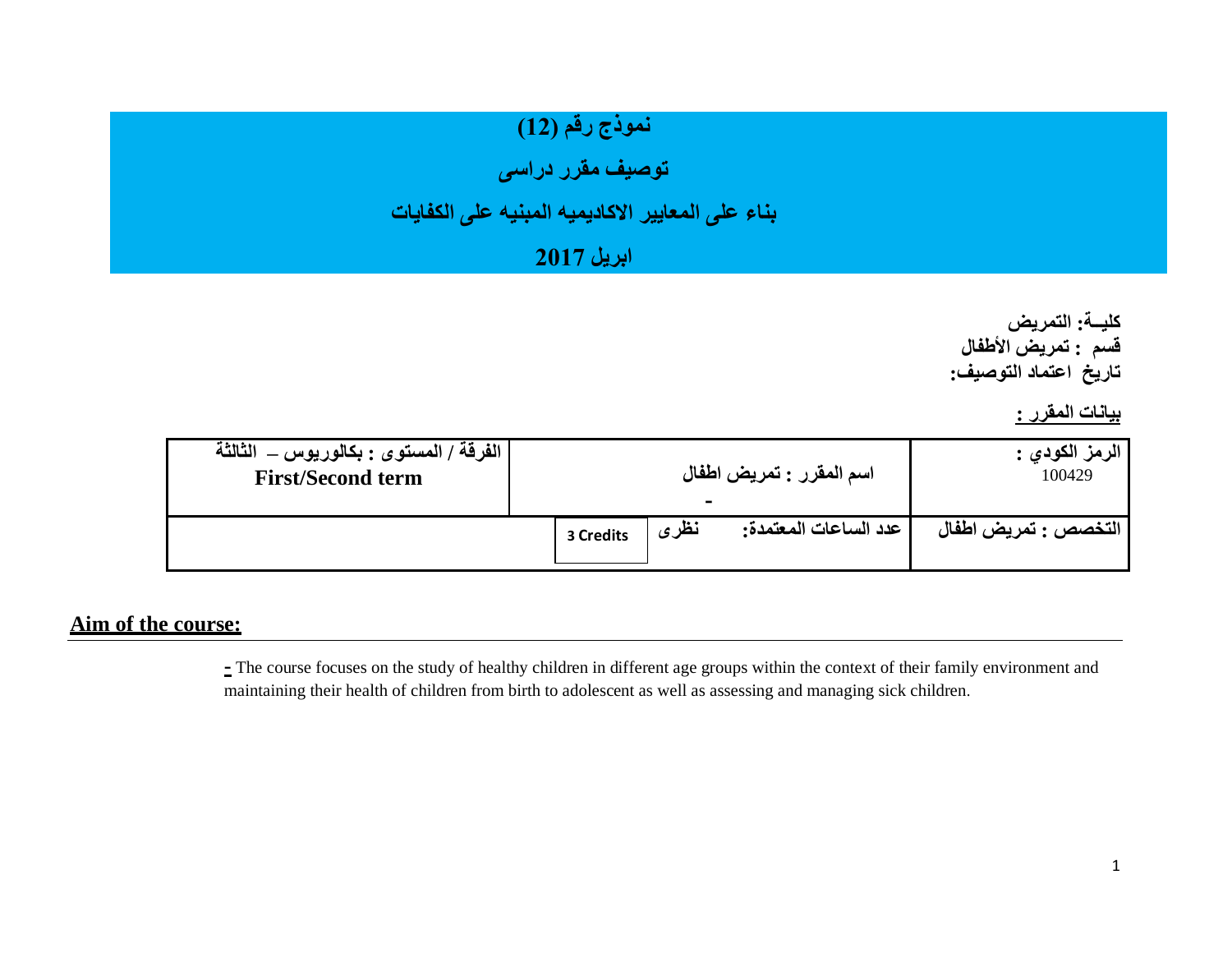| 1- Growth and Development of Children. (3 hrs)               | 1 ـ محتو ي المقرر -:      |
|--------------------------------------------------------------|---------------------------|
| 2,3- Health Promotion for Children: {Feeding requirements,   | <b>Course Content</b>     |
| feeding methods (breastfeeding, formula feeding, weaning),   |                           |
| vaccination, nursing Management of Normal Newborn}. (6 hrs)  |                           |
| 4- Nursing Management of High Risk Neonate. (3 hrs)          |                           |
| 5- Nursing Management of Children Undergoing Surgery.(3      |                           |
| hrs)                                                         |                           |
| 6- Nursing Management of Children with Malnutrition. (3 hrs) |                           |
| - Nursing Management of different body system disorders:     |                           |
|                                                              |                           |
| 7. Gastrointestinal Disorders. (3 hrs)                       |                           |
| 8. Respiratory Disorders. (3 hrs)                            |                           |
| 9. Cardiovascular Disorders. (3 hrs)                         |                           |
| 10. Blood Disorders. (3 hrs)                                 |                           |
| 11. Urinary Disorders. (3 hrs)                               |                           |
| 12. Nervous System Disorders. (3 hrs)                        |                           |
| 13. Endocrine Disorders. (3 hrs)                             |                           |
| 14. Most Common Communicable Diseases of Children. (3 hrs)   |                           |
| 15. Revision. (3 hrs)                                        |                           |
|                                                              |                           |
|                                                              | 2.طرق التقويم المستخدمة:- |
|                                                              |                           |
|                                                              |                           |
|                                                              |                           |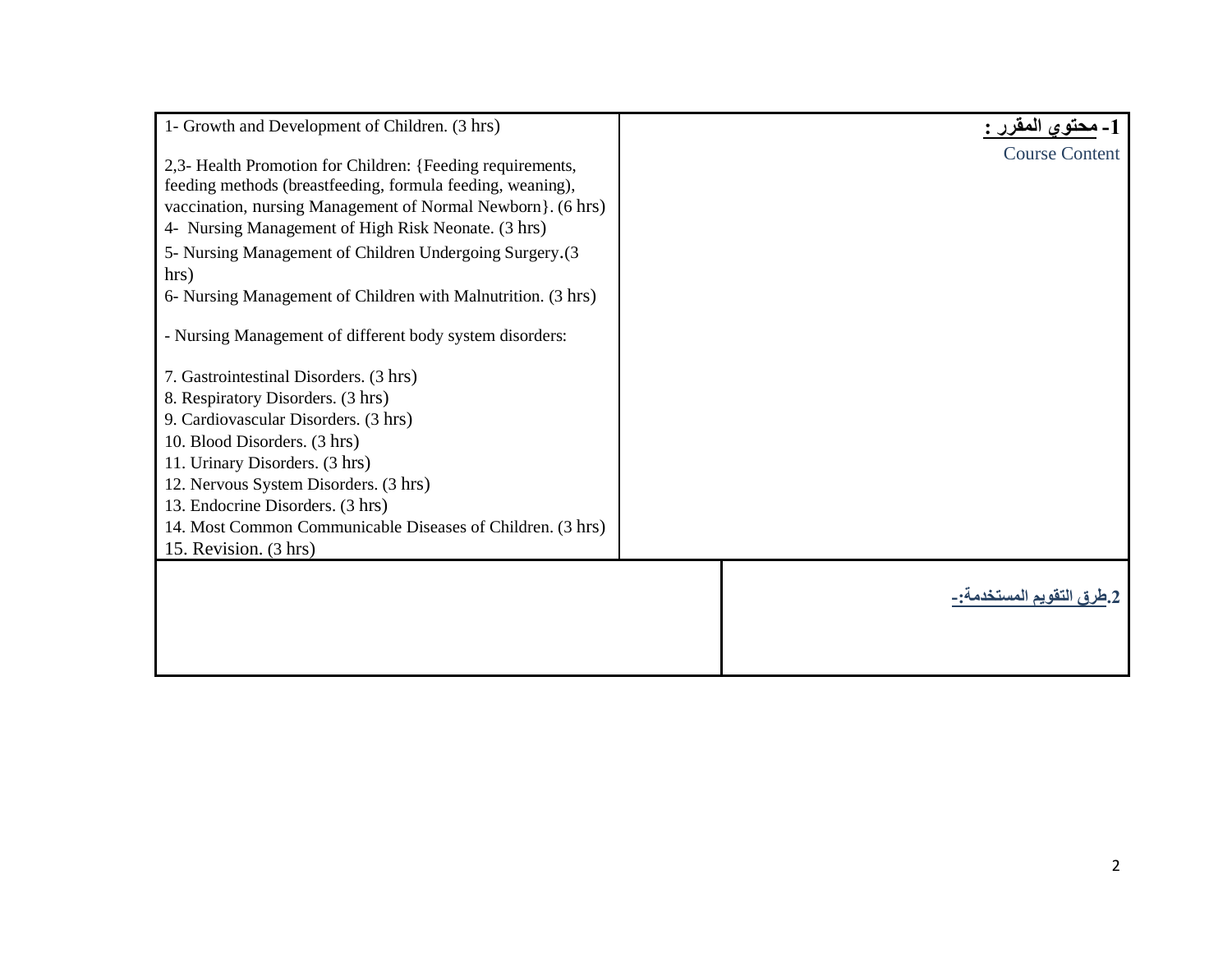| Midterm<br>Oral exam<br>Final written examination                                                                                                                                                                                                                                                                                                                                                                                                                    |                                          | الاساليب المستخدمه: Methods used                                   |  |  |  |
|----------------------------------------------------------------------------------------------------------------------------------------------------------------------------------------------------------------------------------------------------------------------------------------------------------------------------------------------------------------------------------------------------------------------------------------------------------------------|------------------------------------------|--------------------------------------------------------------------|--|--|--|
| <b>Assessment Schedule:</b><br>Midterm Exam<br>ш<br>Oral Exam<br>٠<br>Final written exam<br>п                                                                                                                                                                                                                                                                                                                                                                        | $7th$ week<br>$15th$ week<br>$16th$ week | Time                                                               |  |  |  |
| Midterm<br>٠<br>Oral exam<br>Final written examination<br>٠                                                                                                                                                                                                                                                                                                                                                                                                          | 10%.<br>10%.<br>50%.                     | ج- توزيع الدرجات :<br><b>Mark Distribution</b>                     |  |  |  |
| 5- قائمة الكتب الدراسية والمراجع<br><b>List of Reference</b><br>Hokenberry, M., Wilsom D. (2013). Wong's essential of pediatric nursing. 9th ed. St. Louis: Mosby. (Updated edition)<br>$1 -$<br>Hokenberry M., Wilsom D. (2015). Wong's nursing care of infant and children. 10th ed. St. Louis: Mosby. (Updated edition)<br>$2 -$<br>Marcdante J., Kliegmanm R. (2015). Nelson essentials of pediatrics. 7th ed. Philadelphia: Saunders. (Updated edition)<br>$3-$ |                                          |                                                                    |  |  |  |
| Pediatric Nursing Staff. (2020). Pediatric Nursing Note.<br>$\bullet$<br>Madkour A. (2019). Essentials of Pediatrics. 22nd ed. Alexandria:<br>1.                                                                                                                                                                                                                                                                                                                     |                                          | أـ مذكرات Course note<br>ب- كتب مقترحة<br><b>Recommended Books</b> |  |  |  |
| Ayad Press. (Updated edition)                                                                                                                                                                                                                                                                                                                                                                                                                                        |                                          |                                                                    |  |  |  |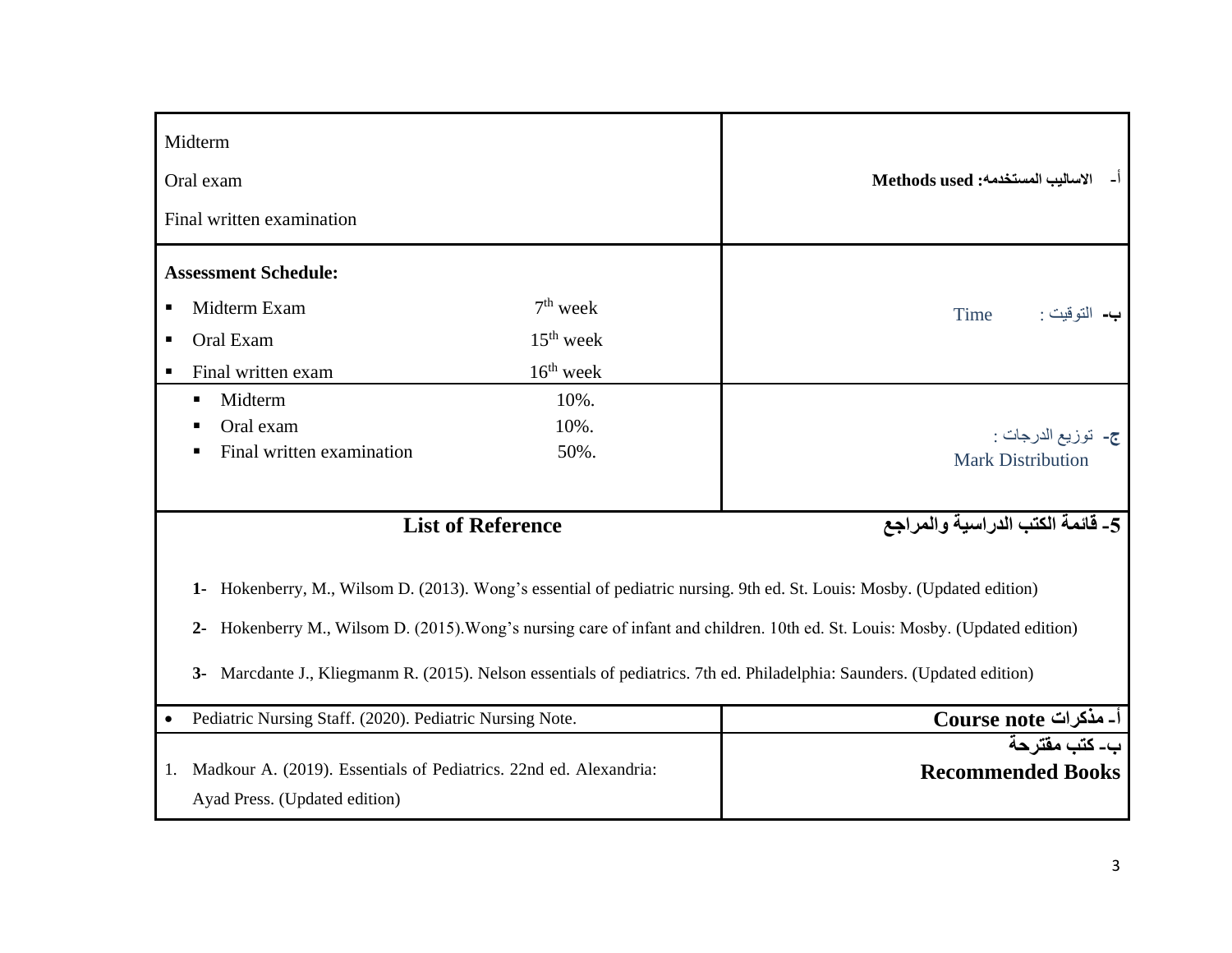| Glasper EA., Richardson JA. (2013). Textbook of Children's and  |  |
|-----------------------------------------------------------------|--|
| Young People's Nursing. 6th ed. Philadelphia: Elsevier Limited. |  |
| (Updated edition)                                               |  |

## **Course Description:**

| <b>Domain</b>                                                     | Competency                                                                                                                                                       | <b>Key elements</b>                                                                                                                      | <b>Course objectives</b>                                                                                                                      | Course<br><b>Outline</b> | <b>Teaching Methods</b>                                                                                                                                 | Media used                                                                                                                 | <b>Assessm</b><br>ent or<br><b>Evaluat</b><br>ion                      |
|-------------------------------------------------------------------|------------------------------------------------------------------------------------------------------------------------------------------------------------------|------------------------------------------------------------------------------------------------------------------------------------------|-----------------------------------------------------------------------------------------------------------------------------------------------|--------------------------|---------------------------------------------------------------------------------------------------------------------------------------------------------|----------------------------------------------------------------------------------------------------------------------------|------------------------------------------------------------------------|
| <b>Domain No</b><br>ı.<br>Professional<br>and ethical<br>practice | 1.1<br>Demonstrate<br>knowledge,<br>understanding,<br>responsibility<br>and<br>accountability<br>of the legal<br>obligations for<br>ethical nursing<br>practice. | .1.1.1Demonstra<br>te understanding<br>of the legislative<br>framework and<br>the role of the<br>nurse and its<br>regularity<br>function | Discuss ethical issues<br>toward nursing care<br>of pediatric patients.                                                                       | All course<br>contents.  | -Face to face class<br>lecture<br>-Synchronized<br>online lecture.<br>-Asynchronized<br>online lecture.<br>-Face to face<br>/online group<br>discussion | -PowerPoint<br>presentation on<br>Microsoft<br>platform/classroom.<br>$-$ PDF<br>-Educational videos<br>-Case presentation | - Mid-<br>term<br>Exam<br>- Oral<br>Exam<br>- Final<br>written<br>exam |
| <b>Domain No</b><br>2. Holistic<br>patient-<br>centered care      | 2. Provide<br>holistic and<br>evidence-based<br>nursing care in<br>different<br>practice settings                                                                | $2.2.1$ . Conduct<br>holistic and<br>focused bio-<br>psychosocial<br>and<br>environmental<br>assessment of                               | - Describe<br>assessment criteria of<br>common different<br>health systems of<br>pediatric patients.<br>-Discuss the nursing<br>management of | All course<br>contents.  |                                                                                                                                                         |                                                                                                                            |                                                                        |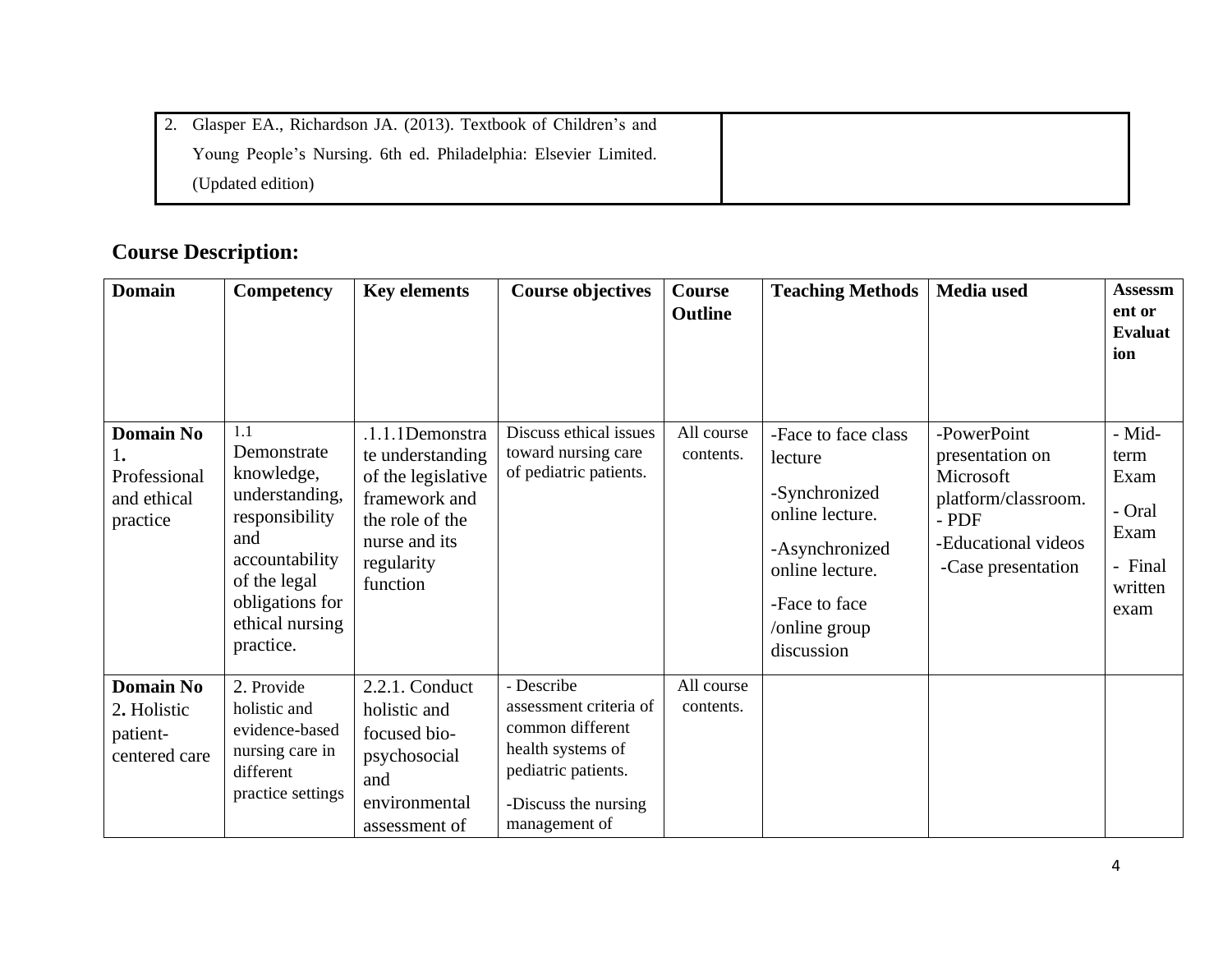|                                                                              |                                                                                                                                | health and<br>illness in diverse<br>settings.                                                                                                                                                    | common health<br>problems for<br>different pediatric<br>settings.<br>- Discuss health<br>promotion for<br>children as<br>nutritional<br>requirements,<br>feeding methods and<br>vaccinations). |                         |  |  |
|------------------------------------------------------------------------------|--------------------------------------------------------------------------------------------------------------------------------|--------------------------------------------------------------------------------------------------------------------------------------------------------------------------------------------------|------------------------------------------------------------------------------------------------------------------------------------------------------------------------------------------------|-------------------------|--|--|
|                                                                              | 2.2 Provide<br>health education<br>based on the<br>needs/problems<br>of the<br>patient/client<br>within a nursing<br>framework | ۲.۲. Participate<br>in informal and<br>formal methods<br>of teaching that<br>correspond to the<br>health of<br>patient/client<br>needs and<br>abilities in<br>different health<br>care settings. | -Explain<br>health<br>teaching<br>for<br>families<br>during<br>wellness $\&$ illness<br>of their children.                                                                                     | All course<br>contents. |  |  |
| <b>Domain No</b><br>3.Managing<br>People, work<br>environment<br>and quality | 3.2 Provide a<br>safe working<br>environment<br>that prevents<br>harm for<br>patients and<br>workers.                          | ۳.۲.۱. Apply<br>leadership skills<br>to recognize and<br>manage risks to<br>provide safe care<br>that best meets<br>the needs and<br>interests of<br>individuals,<br>families and                | -Identify<br>preventive<br>measures for safe<br>children<br>in<br>environment<br>different pediatric<br>settings.                                                                              | All course<br>contents. |  |  |